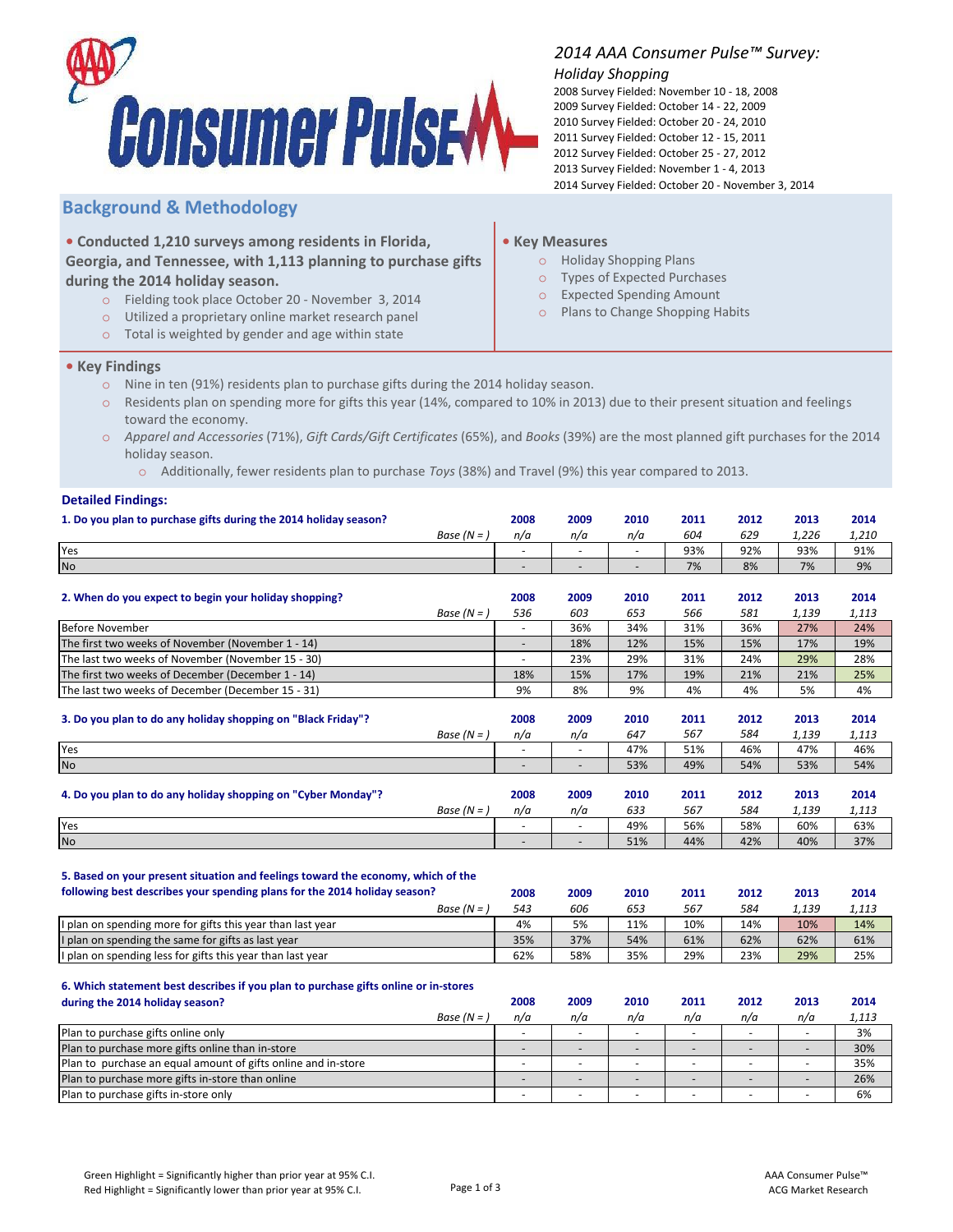

## *2014 AAA Consumer Pulse™ Survey:*

## *Holiday Shopping*

2014 Survey Fielded: October 20 - November 3, 2014 2008 Survey Fielded: November 10 - 18, 2008 2009 Survey Fielded: October 14 - 22, 2009 2010 Survey Fielded: October 20 - 24, 2010 2011 Survey Fielded: October 12 - 15, 2011 2012 Survey Fielded: October 25 - 27, 2012 2013 Survey Fielded: November 1 - 4, 2013

# **7. Do you plan to put gift on layaway when shopping during the 2014 holiday**

| season?       | 2008                     | 2009                     | 2010 | 2011                     | 2012                     | 2013  | 2014  |
|---------------|--------------------------|--------------------------|------|--------------------------|--------------------------|-------|-------|
| Base $(N =$   | n/a                      | n/a                      | n/a  | n/a                      | n/a                      | 1,139 | 1,113 |
| Yes           | -                        | $\overline{\phantom{0}}$ |      | $\overline{\phantom{0}}$ |                          | 6%    | 5%    |
| <b>No</b>     | $\overline{\phantom{0}}$ | $\overline{\phantom{0}}$ |      | $\overline{\phantom{0}}$ |                          | 85%   | 82%   |
| <b>Unsure</b> | $\overline{\phantom{a}}$ | $\overline{\phantom{0}}$ |      | $\overline{\phantom{0}}$ | $\overline{\phantom{0}}$ | 9%    | 13%   |

**8. Please indicate in which of the categories below you will be shopping for** *gifts*  **during the 2014 holiday season. (Select all that apply) 2008 2009 2010 2011 2012 2013 2014**

| www.mg and more chromoly boabour polices an ands apply the |                          |                              |     |     |     |       |       |
|------------------------------------------------------------|--------------------------|------------------------------|-----|-----|-----|-------|-------|
| Base $(N = )$                                              | n/a                      | 600                          | 644 | 562 | 578 | 1,139 | 1,113 |
| Apparel and Accessories                                    |                          | 54%                          | 67% | 61% | 63% | 71%   | 71%   |
| Gift Cards / Gift Certificates                             |                          | 58%                          | 74% | 67% | 54% | 67%   | 65%   |
| <b>Books</b>                                               | ٠                        | 40%                          | 52% | 44% | 43% | 42%   | 39%   |
| <b>Toys</b>                                                | $\overline{\phantom{a}}$ | 46%                          | 55% | 50% | 40% | 45%   | 38%   |
| Jewelry                                                    |                          | 21%                          | 38% | 37% | 27% | 36%   | 36%   |
| DVDs / Blu-rays / Videos                                   | $\overline{\phantom{a}}$ | 37%                          | 54% | 40% | 36% | 31%   | 30%   |
| <b>Consumer Electronics</b>                                | ٠                        | 24%                          | 39% | 36% | 34% | 29%   | 29%   |
| <b>Video Games</b>                                         | $\overline{\phantom{a}}$ | 34%                          | 42% | 34% | 25% | 26%   | 25%   |
| <b>Sporting Goods</b>                                      |                          | 13%                          | 28% | 24% | 19% | 21%   | 22%   |
| Pets / Pet supplies / Accessories                          |                          | 12%                          | 26% | 20% | 14% | 19%   | 22%   |
| Tools / Home Improvement                                   | ٠                        |                              | 27% | 21% | 15% | 18%   | 20%   |
| <b>Music</b>                                               |                          | 23%                          | 39% | 28% | 22% | 17%   | 18%   |
| Computer Hardware / Software                               | ٠                        | 16%                          | 24% | 21% | 18% | 20%   | 18%   |
| Home Décor / Furniture                                     | $\overline{\phantom{a}}$ |                              | 20% | 14% | 13% | 15%   | 15%   |
| <b>Event Tickets</b>                                       | $\sim$                   | 4%                           | 14% | 11% | 9%  | 12%   | 12%   |
| Appliances                                                 |                          | $\qquad \qquad \blacksquare$ | 8%  | 6%  | 8%  | 10%   | 11%   |
| Travel                                                     | $\sim$                   | ٠                            | 10% | 7%  | 6%  | 13%   | 9%    |
| <b>Flowers</b>                                             | $\overline{\phantom{a}}$ | 14%                          | 14% | 8%  | 8%  | 3%    | 5%    |
| Vehicles                                                   | $\overline{\phantom{a}}$ | ٠                            | 2%  | 1%  | 2%  | 1%    | 1%    |
| Other                                                      |                          |                              | 5%  | 1%  | 4%  | 5%    | 6%    |

## **9. Which statement best describes when you typically purchase gift cards during**

**holiday shopping?**

| [Asked of respondents who buy gift cards / gift certificates] | 2008 | 2009 | 2010 | 2011 | 2012 | 2013 | 2014 |
|---------------------------------------------------------------|------|------|------|------|------|------|------|
| Base ( $N =$                                                  | n/a  | n/a  | n/a  | n/a  | n/a  | 761  | 737  |
| Buy in advance                                                | -    |      |      |      | -    | 73%  | 70%  |
| Last minute purchases                                         |      |      |      |      |      | 27%  | 30%  |

#### **10. Where do you typically purchase gift cards during holiday shopping? (Select all**

| that apply)                                                   |                          |      |      |      |      |      |      |
|---------------------------------------------------------------|--------------------------|------|------|------|------|------|------|
| [Asked of respondents who buy gift cards / gift certificates] | 2008                     | 2009 | 2010 | 2011 | 2012 | 2013 | 2014 |
| Base $(N = )$                                                 | n/a                      | n/a  | n/a  | n/a  | n/a  | 762  | 736  |
| In store location                                             |                          |      |      |      |      | 74%  | 64%  |
| At grocery stores                                             |                          |      |      |      |      |      | 42%  |
| At store website                                              |                          |      |      |      |      | 29%  | 28%  |
| At discount stores                                            |                          |      |      |      |      | 22%  | 16%  |
| At discount store websites                                    |                          |      |      |      | -    | 8%   | 4%   |
| At a gift card kiosk (not including the above locations)      |                          |      |      |      |      | 32%  | 17%  |
| Other                                                         | $\overline{\phantom{a}}$ |      |      |      |      | 7%   | 4%   |